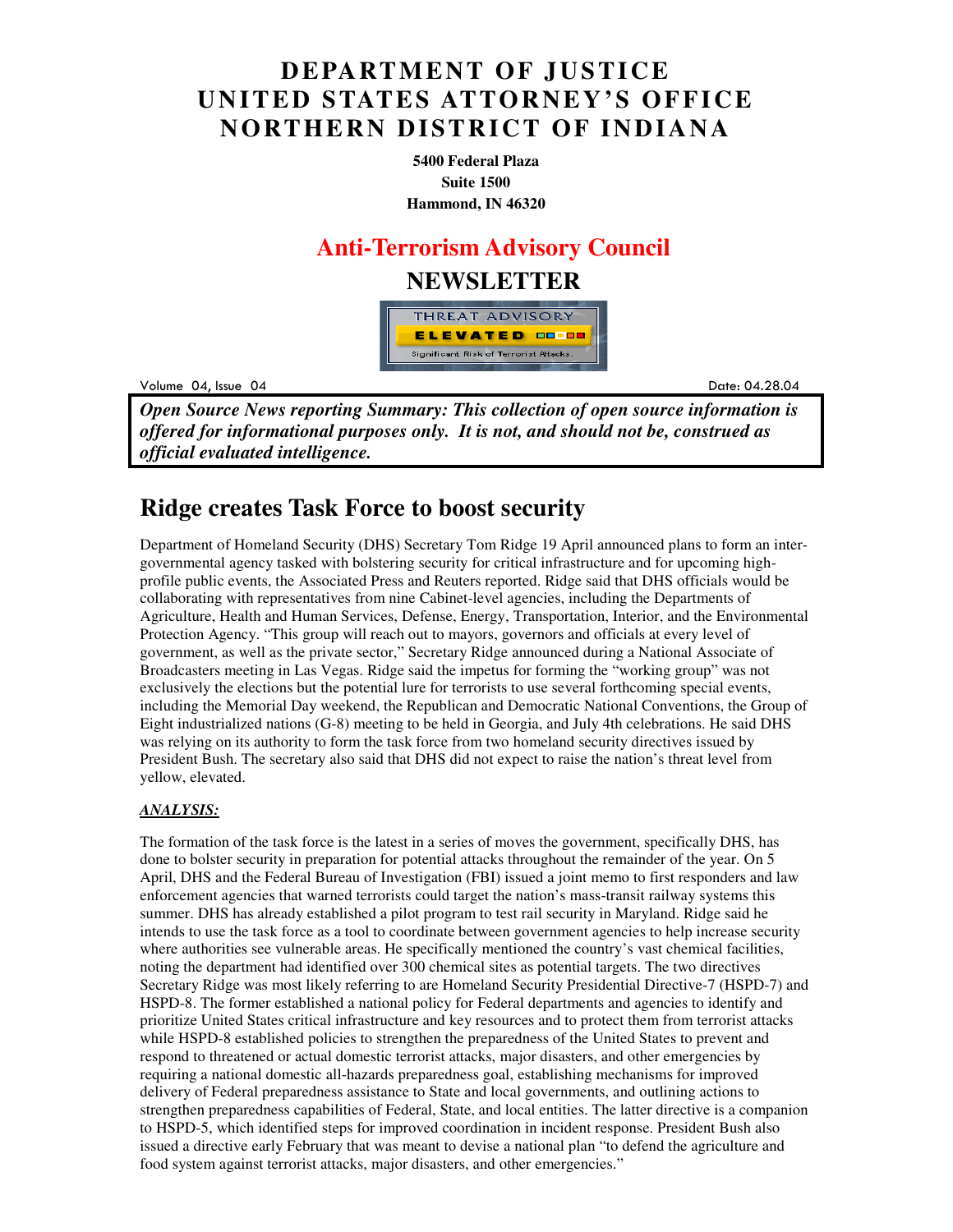*Related reporting***: Ridge forms new terrorism task force** http://www.usatoday.com/news/washington/2004-04-19-ridge-new-force\_x.htm **Key U.S. political dates seen as potential terrorism targets**  http://www.montereyherald.com/mld/montereyherald/news/politics/8470662.htm

#### **www.terror.net How modern terrorism uses the Internet**



The great virtues of the Internet—ease of access, lack of regulation, vast potential audiences, and fast flow of information, among others—have been turned to the advantage of groups committed to terrorizing societies to achieve their goals. Today, all active terrorist groups have established their presence on the Internet. Our scan of the Internet in 2003–4 revealed hundreds of websites serving terrorists and their supporters. Terrorism on the Internet is a very dynamic phenomenon: websites suddenly emerge, frequently modify their formats, and then swiftly disappear—or, in many cases, seem to disappear by changing their online address but retaining much the same content. Terrorist

websites target three different audiences: current and potential supporters; international public opinion; and enemy publics. The mass media, policymakers, and even security agencies have tended to focus on the exaggerated threat of cyberterrorism and paid insufficient attention to the more routine uses made of the Internet. Those uses are numerous and, from the terrorists' perspective, invaluable. There are eight different ways in which contemporary terrorists use the Internet, ranging from psychological warfare and propaganda to highly instrumental uses such as fundraising, recruitment, data mining, and coordination of actions.

Full report: http://www.usip.org/pubs/specialreports/sr116.html

## **Al Qaeda goes regional: Basra, Riyadh bomb blasts coordinated with thwarted chemical strike in Amman**



For the first time since the September 11 attacks in the United States, Osama bin Laden's network is operating on a regional scale. Its original plot included Amman and the Adam border crossing from Jordan into Israel and the West Bank. These two targets were singled out for al Qaeda's first chemical attack, which Jordanian security authorities foiled earlier this month when they intercepted one of the pickups loaded with explosives and poison gas containers after it crossed in from Syria. That capture led to more team members being apprehended.

Full story: http://www.debka.com/article.php?aid=832 *Related reporting:*  **Jordan chemical bomb plot foiled**  http://www.canada.com/calgary/calgaryherald/news/story.html?id=7affbb32-dd4c-45c2-88a3- 81a1f2b4a7df **King Abdullah: Al-Qaida WMDs Came From Syria**  http://www.newsmax.com/archives/ic/2004/4/17/141224.shtml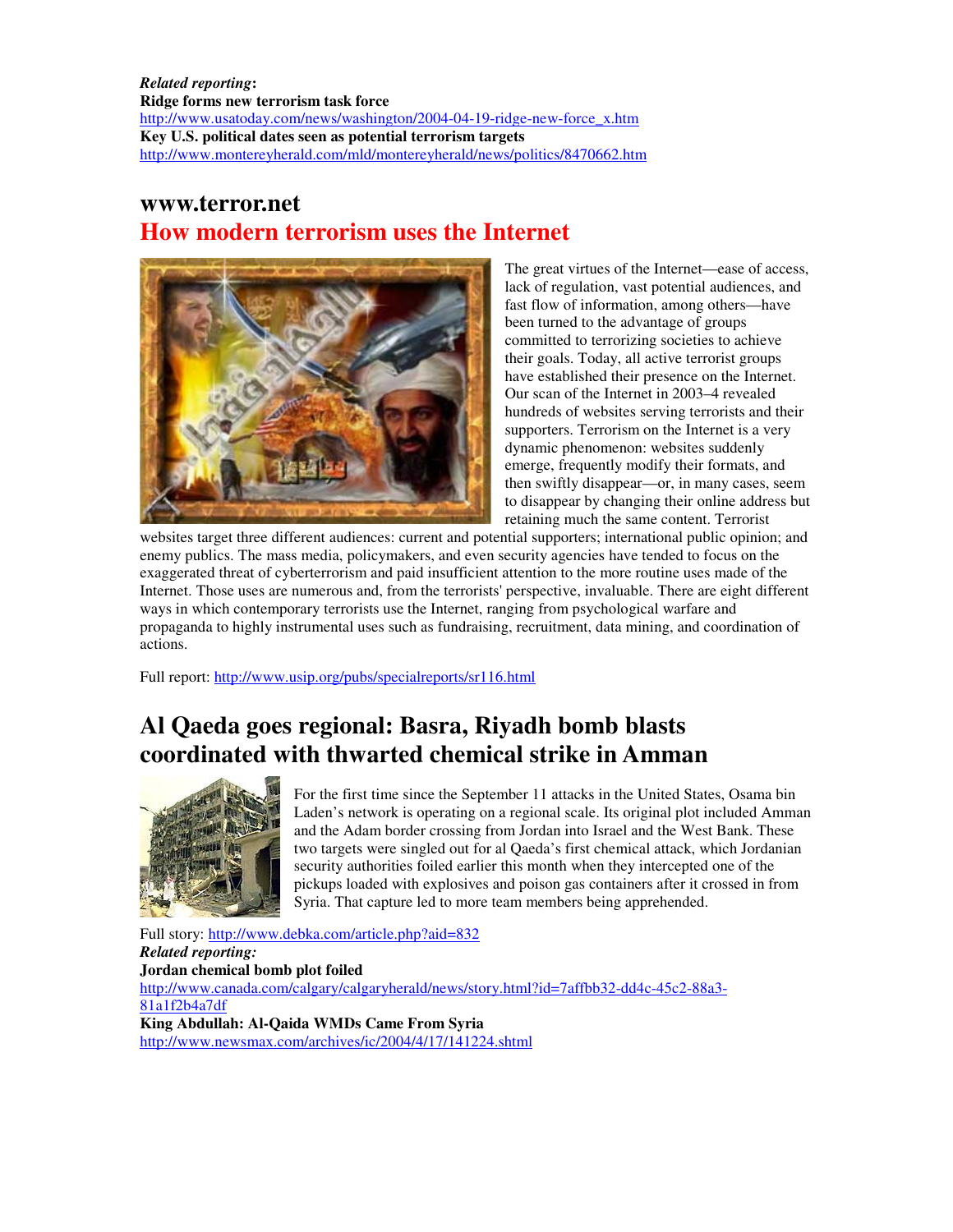## **Terrorist threat center to lead intelligence analysis, collection efforts**

The Bush administration on Tuesday announced that a new intelligence analysis center has expanded its mission to improve communications among intelligence agencies. The one-year-old Terrorist Threat Integration Center (TTIC) is now the lead government entity responsible for analyzing intelligence related to international terrorism and tasked with collecting and analyzing terrorism-related intelligence by other agencies, including the CIA, FBI and Homeland Security Department.

Full story: http://www.govexec.com/dailyfed/0404/042004tdpm2.htm

# **TSA plans rail security pilot program**

The Transportation Security Administration will launch a pilot program in May to test technologies that could be used to screen passengers and baggage within the rail and commuter train industry. The pilot marks the first time TSA and the rail transit industry have teamed to examine how passenger and baggage screening activities that have become commonplace at the nation's airports might be applied at train stations.

Full story: http://www.govexec.com/dailyfed/0404/041904c1.htm

## **U.S. turns critical eye to railway security**

*Thursday's railway explosion in North Korea and the terrorist attacks in Madrid last month have officials turning a critical eye to safety and security on the U.S. rail network.*

Thursday's railway explosion in North Korea and the terrorist attacks in Madrid last month have officials turning a critical eye to safety and security on the U.S. rail network. Are the rails truly safe to ride? Each year, there are about 2 million hazardous material rail shipments in the U.S., according to the Federal Railroad Administration. Each of these shipments could kill thousands of U.S. residents if there were an accident or a terrorist attack. "Ten bombs in Madrid killed a total of 200 people," said Fred Millar, a transportation consultant. "Just one chlorine tanker car, if released over a crowded event, can produce a cloud that will kill 100,000 people in an hour."

Full story: http://www.investors.com/breakingnews.asp?journalid=20863484&brk=1

## **Islamic Terrorists Linked to Italy Mafia Group**

 Italian investigators have found a link between Islamic terrorist groups and the Camorra, one of Italy's main organized crime groups, a top anti-Mafia investigator said Monday. "We have evidence that groups of the Camorra are implicated in an exchange of weapons for drugs with terrorist groups," Pierluigi Vigna, Italy's national anti-mafia prosecutor, told reporters at the foreign press club. Vigna, whose Rome-based office coordinates the work of magistrates investigating organized crime in Italy, said he could not give more details. Pressed further, he suggested the cooperation came about after a member of the Camorra, the Naples-area version of the Sicilian Mafia, converted to Islam and met in prison with Muslims who had been arrested in Italy. Aked what kind of terrorist groups, he said: "Islamic terrorist groups."

Full story: http://www.reuters.com/newsArticle.jhtml?type=worldNews&storyID=4868958

### **Terrorism conference warns big targets aren't only targets**

What if a terrorist were to attack your community? That's the question an expert in counterterrorism posed Monday to a group of about 50 law enforcement officers during a Counter-Terrorism Conference sponsored by Gibbs College of New Jersey at the North Maple Inn. The conference featured counterterrorism experts from around the world. Urging them to "put on their black hats," Saulius Puzikas, an international security consultant who began his career in the Soviet Special Forces, challenged the law enforcement officers not to think in terms of nightmare scenarios -- such as sabotage of a nuclear power plant -- but in terms of terrorist strikes that could be carried out with limited training, human resources and finances. Stating that large-scale facilities are no longer easy targets because they are so well-protected,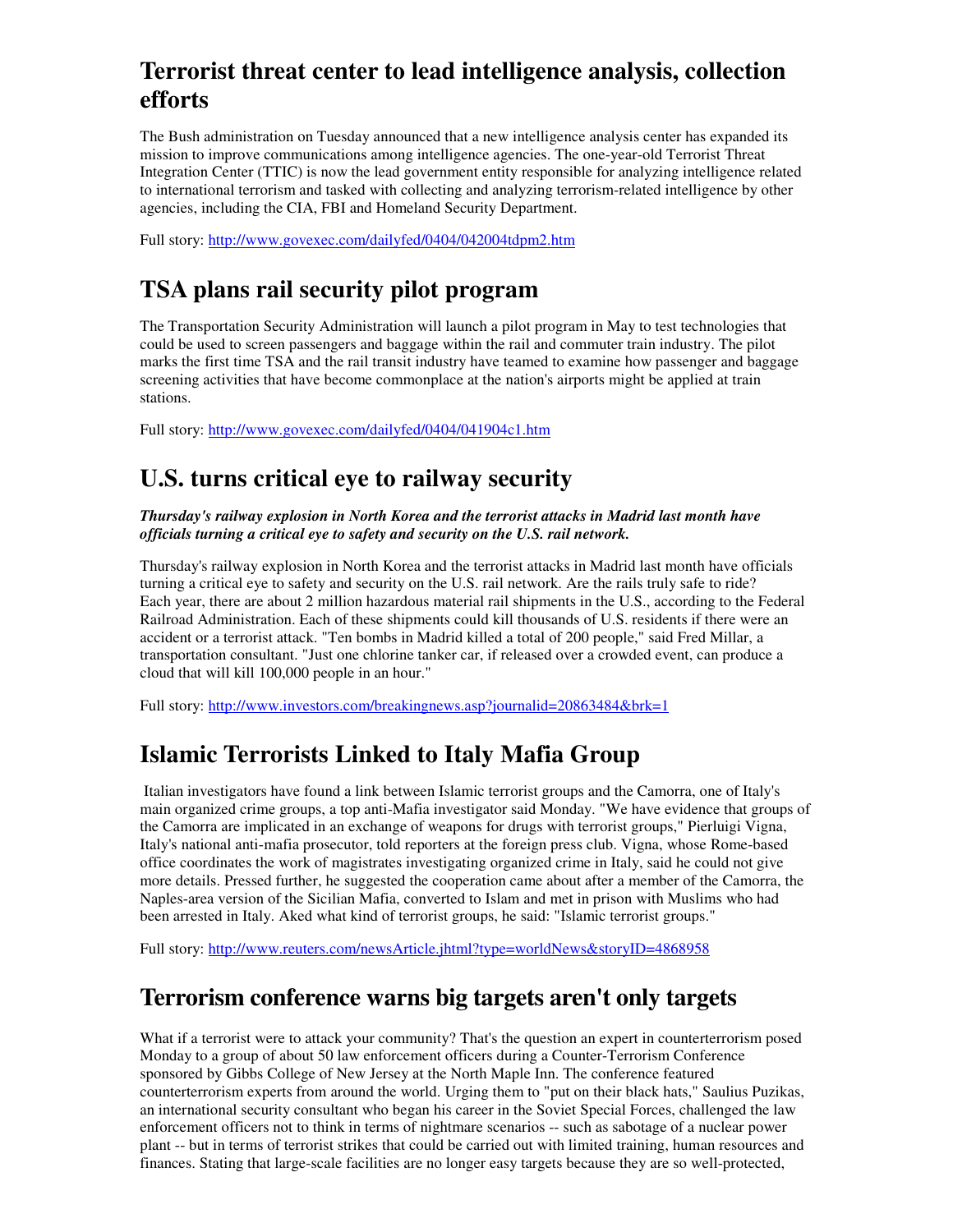Puzikas sketched out a frightening scenario in which terrorists simultaneously attack 12 or 15 "soft" targets, such as schools, hospitals, senior citizens centers, shopping centers, restaurants and churches in towns or small cities throughout the country.

Full story: http://www.c-n.com/news/c-n/story/0,2111,947979,00.html

## **FBI still fears threat from crop-dusters**

The FBI has questioned more than 3,000 pilots and aircraft owners, most of them in the past year, amid persistent concerns that terrorists might use crop-dusting planes to mount a biological or chemical attack, newly released documents show The interviews have not produced any arrests, according to a senior law enforcement official who spoke on condition of anonymity, but have resulted in terrorism investigations that are still under way. The effort, outlined in documents submitted to the commission investigating the Sept. 11 attacks, is more extensive than previously disclosed and underscores how seriously the threat is viewed by U.S. authorities. The level of overall terrorist threats against the United States remains extremely high, Attorney General John Ashcroft told reporters Thursday. He echoed the assessments of other top Bush administration officials that the summer months present a number of opportunities for attacks, ranging from the Olympics in Greece to the presidential nominating conventions in Boston and New York. "There is without a doubt in my mind a very serious level of activity in terrorism which concerns me greatly," Ashcroft said at the Justice Department.

Full story: http://www.msnbc.msn.com/id/4808551/

#### **Tanker terror: Gulf's oil routes under threat**

*As extremists widen war against US, analysts fear maritime interests could be targeted. Chokepoints such as the Straits of Malacca, the Suez Canal and the Bab el-Mandeb Straits are high-risk zones for terrorist strikes* 

There are growing concerns that the global energy industry, particularly in the Middle East, could become the focus of terrorist attacks. Osama bin Laden has identified energy facilities as targets in his war against the West. In the second and concluding article on this issue, The Daily Star examines the dangers at sea. Admiral Thomas Fargo, the top US military commander in the Asia-Pacific region, said last month that the Americans were considering deploying Marines and Special Forces troops on high-speed vessels to protect the strategic Straits of Malacca, which links the Indian Ocean and the South China Sea. The fastest route around the southernmost tip of continental Asia, it is a vital energy artery from the Middle East to Asia.

Full story: http://www.dailystar.com.lb/article.asp?edition\_id=10&categ\_id=3&article\_id=2597

## **Oil Terminals Targeted**

Suicide attackers detonated three explosives-laden speedboats near Iraqi oil terminals about 100 miles off the coast of Um Qasr, killing two U.S. sailors who were attempting to board their boats and wounding at least five others. Coalition spokesmen said neither the Al-Basra nor the Khor Al-Amaya terminals sustained any damage in the blasts, which marked the first sea-borne attacks on coalition troops or Iraqi oil facilities since the U.S.-led invasion of Iraq began last March. Iraqi authorities evacuated the Al-Basra terminal due to power cuts and fears of further attacks, saying operations will not resume until at least April 26. Around 1.5 million barrels of oil are exported from the vital terminals daily - out of the roughly 2 million barrels of daily exports from Iraq. Coalition officials said they have yet to determine if the attack was launched from Iraq, Iran or perhaps Kuwait. Insurgents have attacked onshore oil facilities and pipelines hundreds of times over the past year, costing Iraq millions of dollars in leakages and export disruptions.

#### *ANALYSIS:*

Several factors suggest foreign Islamic militants might have played a role in planning, if not executing, the latest attacks. Al-Qaeda linked terrorists have carried out two sea-borne bomb attacks and attempted at least one other elsewhere in the region in the past four years. Western intelligence agencies claim Al-Qaeda militants crashed an explosives-packed speedboat into the USS Cole off the coast of Aden in 2000, killing 17 U.S. sailors. Al-Qaeda is also blamed for a thwarted plot to bomb U.S. and U.K. military ships in the Straights of Gibraltar in June 2002 and the bombing of a French oil tanker off the coast of Yemen in